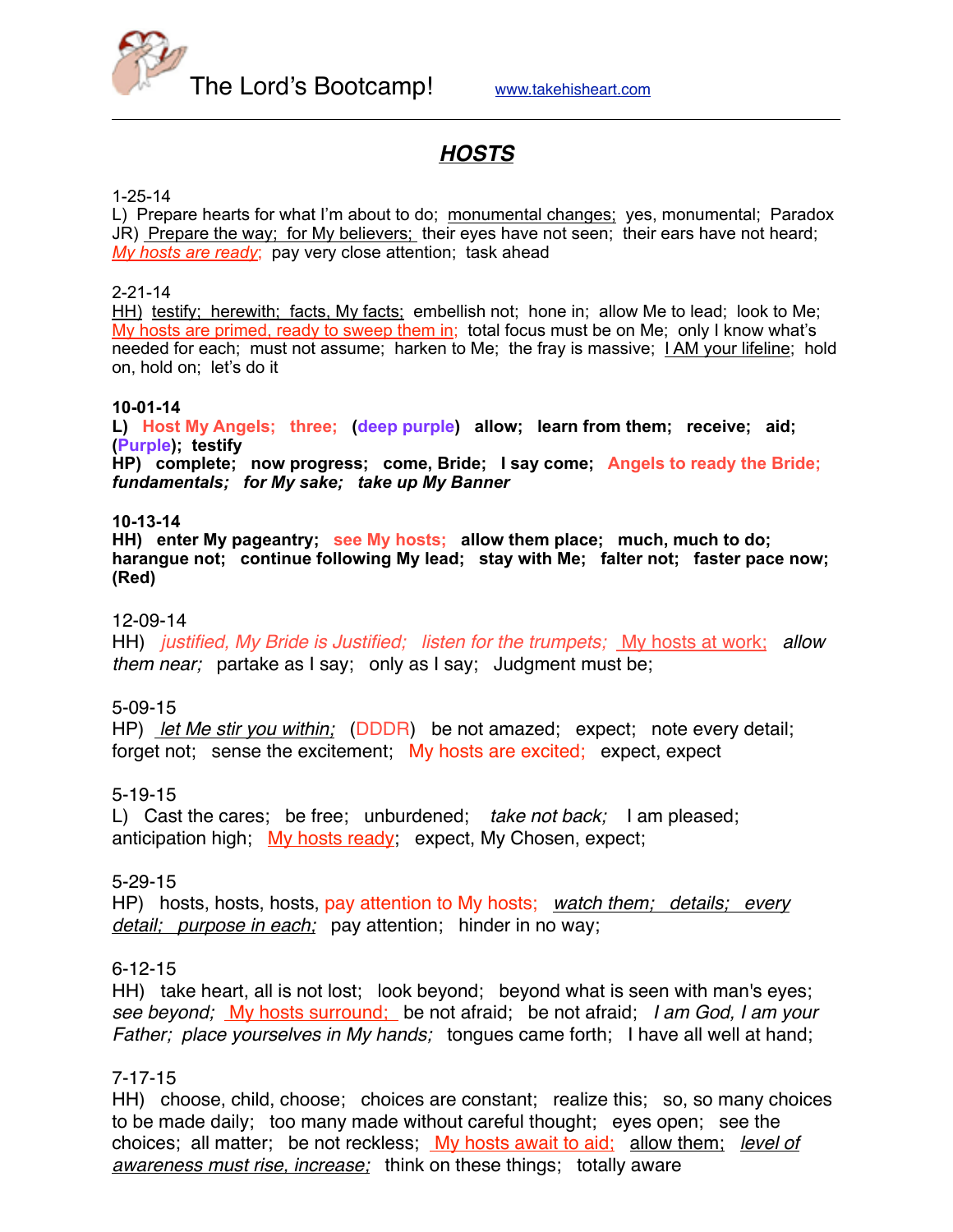### 8-03-15

HH) My hosts are prepared;

### 8-22-15

HH) My hosts await; make use; *a new birthing coming soon;* prepare, expect prepare; allow as I show; take note of all facets; some delicate; take care; careful attention; yes, Jacob; lay hand on;

### 9-09-15

L) Prepare; Great things; My Hosts bringing Great things; Bride, be ready; hearts prepared; much ado; activate expectancy; got it

### 11-03-15

HH) yes, direct the intertwining; (after a bit I realized I was singing "Hallelujah, Hallelujah, Hallelujah, Amen" over and over several times.) yes, song significant; Satan and his forces cannot bear to hear My saints in song; you sing, My hosts join in; beautiful volume; flood forth; yes, another facet; Praise Be; Amen;

### 12-27-15

L) cleansing Praises imperative; slack not; My Chosen must send cleansing Praises; *no blanket statement; specific, always specific*

HP) again, good job; keep them going; *yes, stir and send the increase*s; Mighty, Mighty, Mighty Praises; Mighty Hallelujahs; Mighty Rejoicing; My hosts join your Praises, Hallelujahs, and Rejoicing; stop not

### 1-10-16

HP) My hosts are at the ready;

HH) My hosts are sufficient help; know this; believe it; allow it;

### 2-26-16

L) sequester, My Chosen; sequester with Me; rejuvenate with Me; with Me and My hosts; rejuvenation come forth; call it; call it; *mighty, mighty winds*; on the wings of mighty winds; receive;

HP) *watch the rejuvenation take place*; expect, receive; watch all it facets; do as I say

# *3-31-16*

HP) Blessed, Blessed, Blessed; *We are Blessed by the Praises pouring forth from the Bride;* your united Praising Blesses and excites the hosts; they Rejoice again and again with you; know that; *flowing Praises making an impact; inroads, inroads*

### 4-6-2016 Kingdom Government Meeting

*THRONE ROOM/HOLY of HOLIES:* 

*MM - stand sure and tall / cower not / My front line force / use My hosts / lead the battle as I direct / DDDRT / committed as My front line / committed as My unit / committed as the Bride / committed as Mine to Me / TOTALLY committed / Power, Might, Strength (many times) / Power, Might, Strength now yours as never before / stand strong in them / a force not before seen"*

HH) My hosts are active; working as you, My Bride, have instructed; understand their worth; understand their purposes; in depth, in depth; grasp all facets;